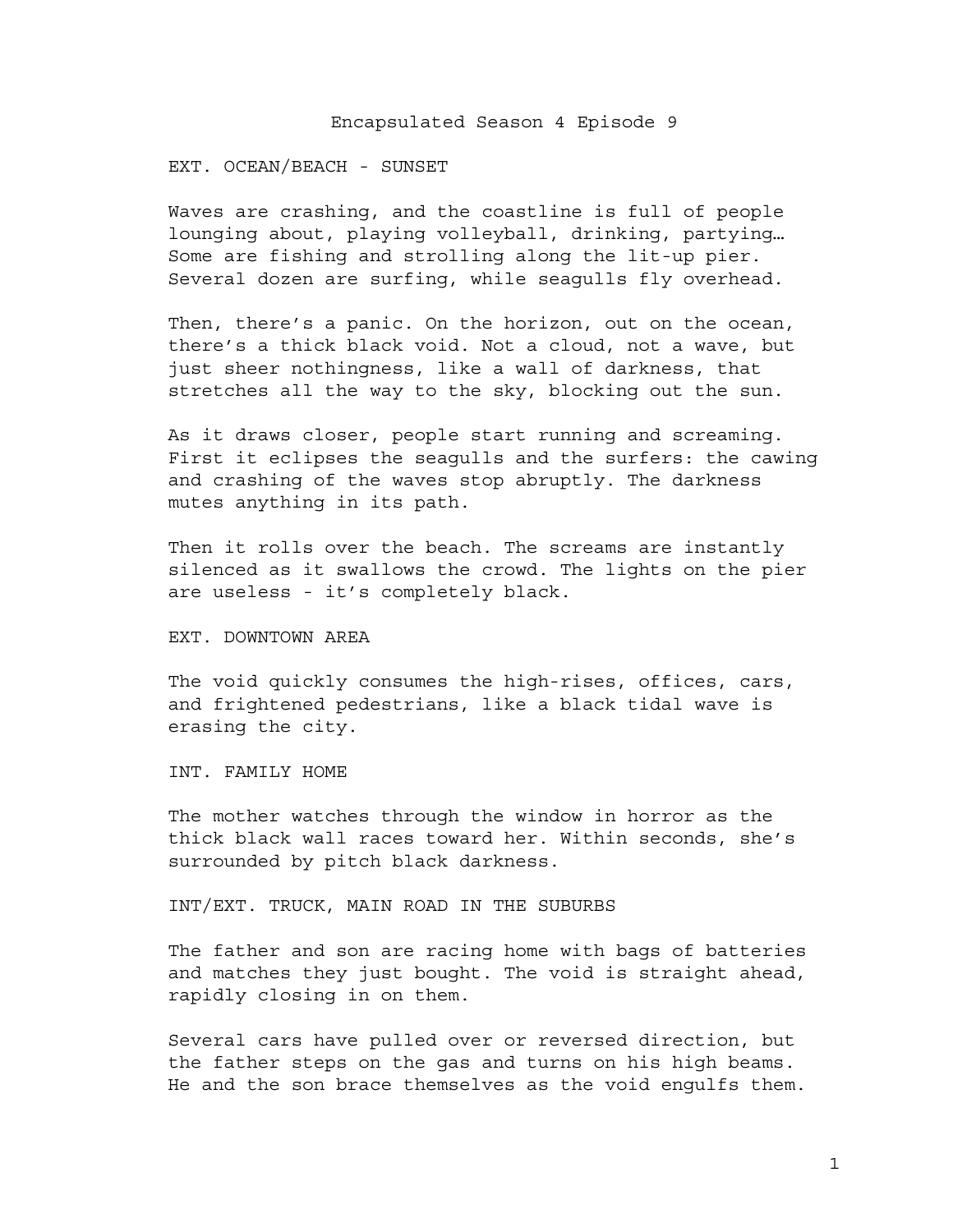INT. COLE'S STUDIO - DAY

Cole is sitting at his desk, uploading the pictures from his camera onto the computer. He looks at the ones he took while he was faceless. He seems intrigued and uncomfortable as he scrolls through them.

Suddenly, somebody knocks loudly on the outside door, which reminds him of the previous night. He has a flashback to when he was faceless and alone in the dark, while people were banging on the windows.

He comes back to the present, catches his breath, and cautiously ventures into the gallery. He's relieved to see that it's Murray.

Cole throws his arms up as if to say 'Really, man??'

Murray laughs, then Cole sighs and unlocks the door.

MURRAY What, did I TRIGGER you?

#### COLE

Yes, actually. Come in.

Murray steps inside; Cole quickly closes and locks the door behind him.

#### MURRAY

(chuckles) Long night?

COLE Mm-hmm… This was not one of the better ones…

## MURRAY

But you're in a history book, remember? This is both completely original and completely logical. (Cole rolls his eyes) Also, let's FACE it… (Cole glares at him) What? Oh, sorry, are you trying to... Save face?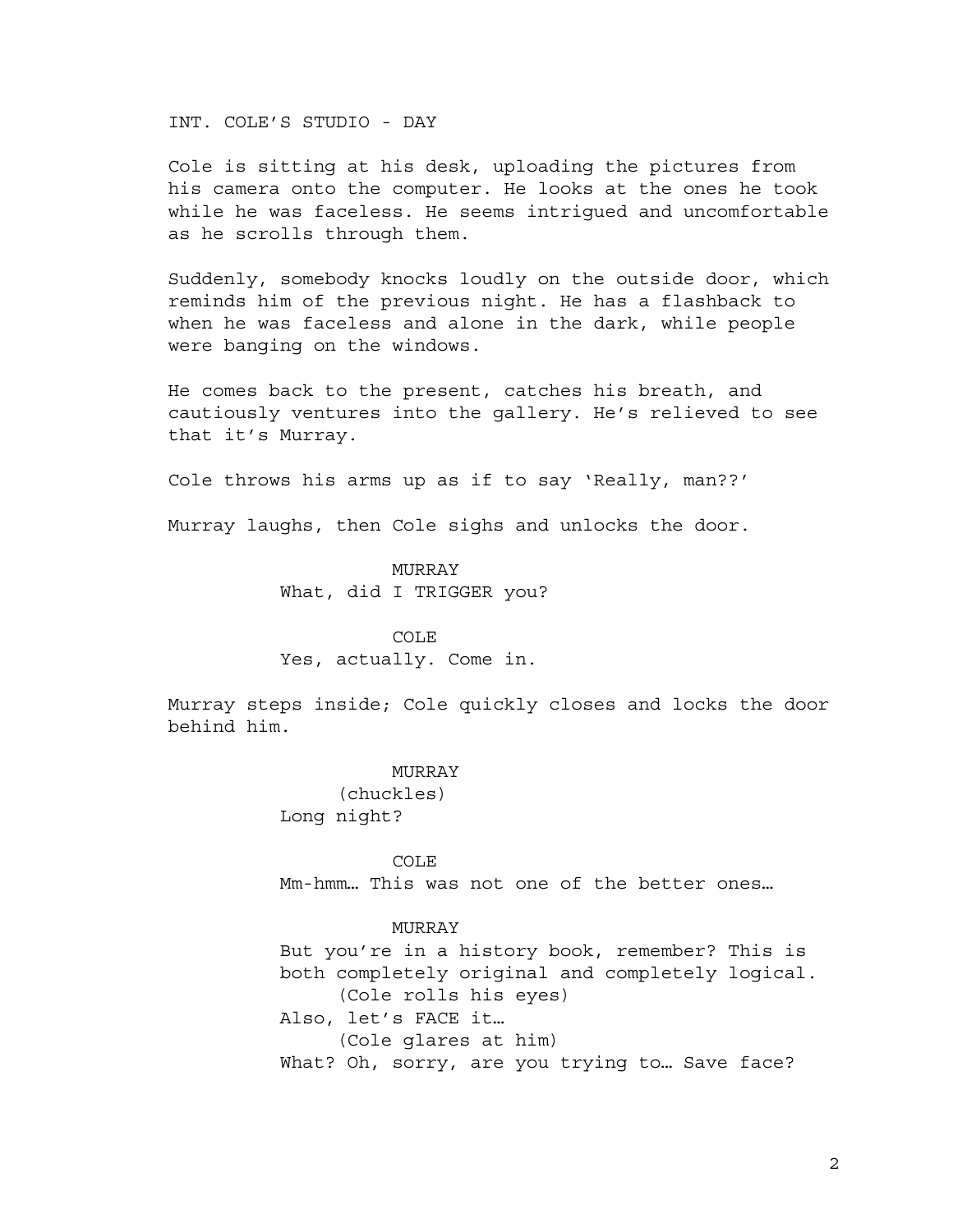Cole shakes his head disapprovingly; Murray chuckles.

MURRAY

Fiiiine. Message received. So. Yesterday was quite the… Face-off…

Cole groans, then stifles his laughter.

COLE

Damn it…

## MURRAY

Yessss.

COLE That was actually pretty good.

## MURRAY

Actually? You mean, you didn't expect my jokes to be good? Wow.

COLE Well, they WEREN'T, until that one… (chuckles) That WAS good, though.

## MURRAY

Thank you, thank you.

COLE Hey, I actually got some pictures of it.

## MURRAY

Of course you did…

They laugh, then head into the back studio/apartment area. Cole shows him the pictures; Murray isn't impressed.

MURRAY

Eh. Do you have any better ones?

COLE

Do I have any- No! What?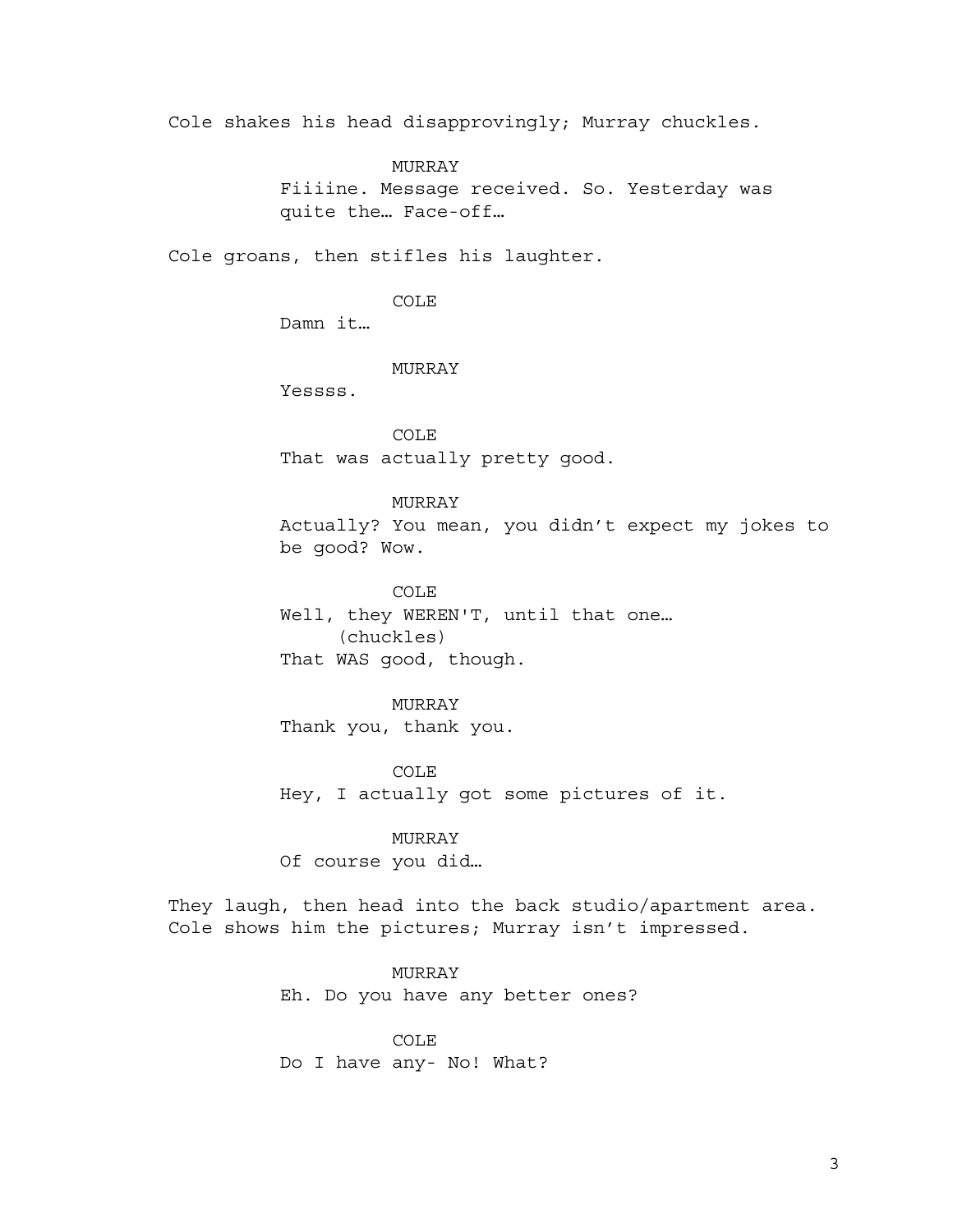## MURRAY

It's just… They're out of focus. (he sighs)

I expect more from you, being an artist…

COLE

Oh, forgive me that I couldn't focus the camera while my FACE WAS GONE.

MURRAY Yeah. What the hell…? (they laugh) Nah man, that's insane… Yikes…

COLE Yeah… Where were you?

#### MURRAY

I was at the hotel. Oh, man, did I tell you? They had to double us up cause there wasn't enough space… LUCKILY, the guy they put me with, Jeff, was super chill. He's in insurance.

COLE

Oh?

## MURRAY

Yeah. Apparently, they're not covering any damage from the fires. Because technically, TECHNICALLY, it was caused by the people who live there…

COLE

You're joking…

## MURRAY

No, man. Isn't that screwed up? (chuckles) But he said the government's probably gonna force them to cover it.

COLE

Well that's good… Still…

Murray nods. There's a pause for a few seconds.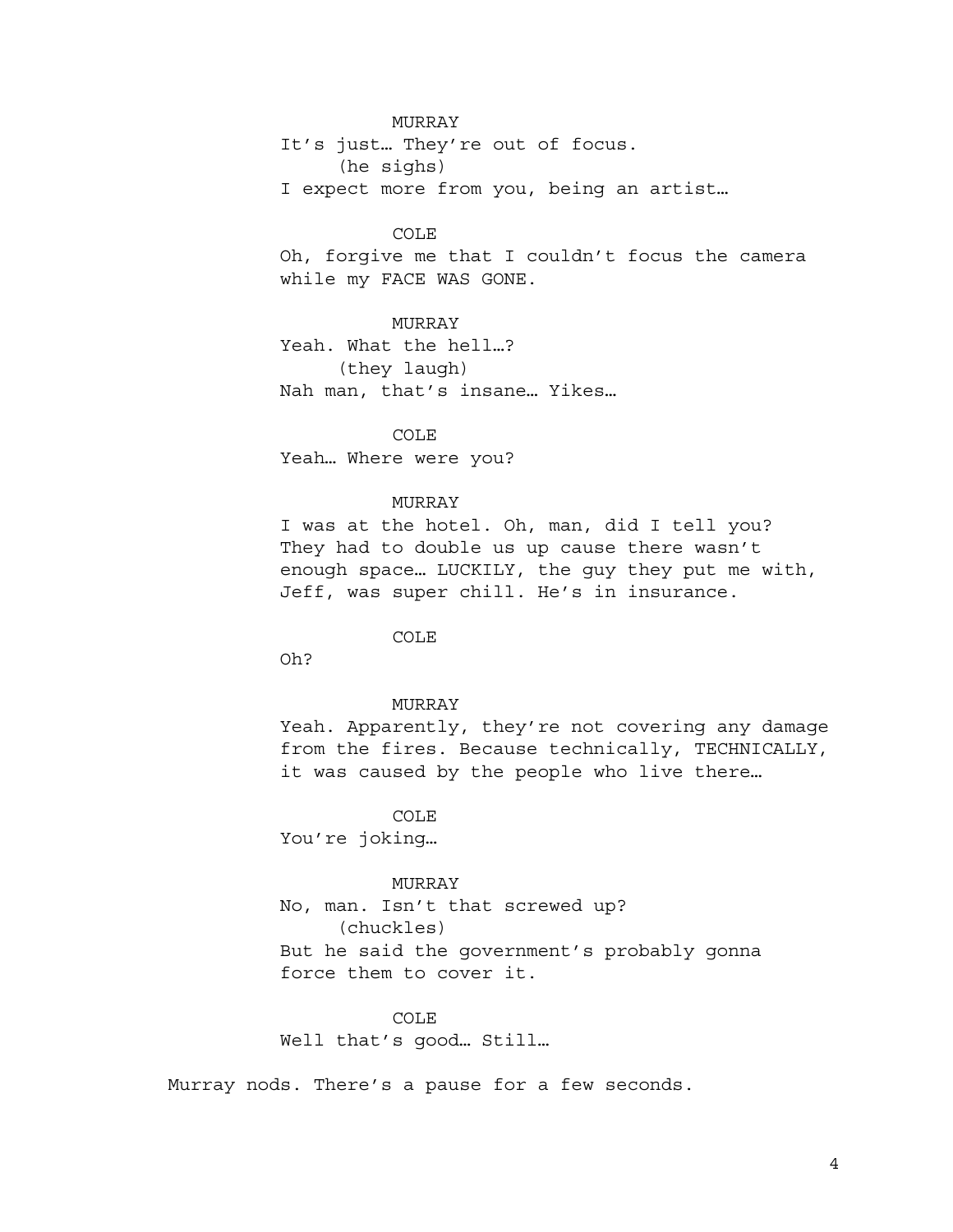#### COLE

So what did you guys do, with the, with what happened yesterday?

#### MURRAY

Oh. He left pretty quick, so I just slept until it was over. Apocalypse survival 101. (they chuckle) So I was fine…

#### COLE

That's good. Yeah, I was… Not a good day… But. It's behind us now. And… It won't happen again.

#### MURRAY

Amen. So, switching gears. Actually, the reason I came over… I am leaving. First thing tomorrow. I'm moving to Dallas.

## COLE

Oh. Okay. Because…?

## MURRAY

It's a thing I do. I wanna say, maybe every two, three years or so… But something will happen, like Covid, or my place burning, or a divorce, something big… And rather than fight it or try to rebuild, I take it as a not-so-subtle hint from the universe to start over.

#### COLE

Interesting… Are you being serious?

#### MURRAY

Yeah. I moved to L.A. in 2020, I was in Atlanta before that. And before that, Detroit, Portland, Boise, Denver…

#### COLE

Oh wow. I wasn't sure if- I can't always tell when you're joking. Sorry. (they chuckle) Okay. Dallas. That's awesome! Is there any

particular reason… Or do you pick randomly?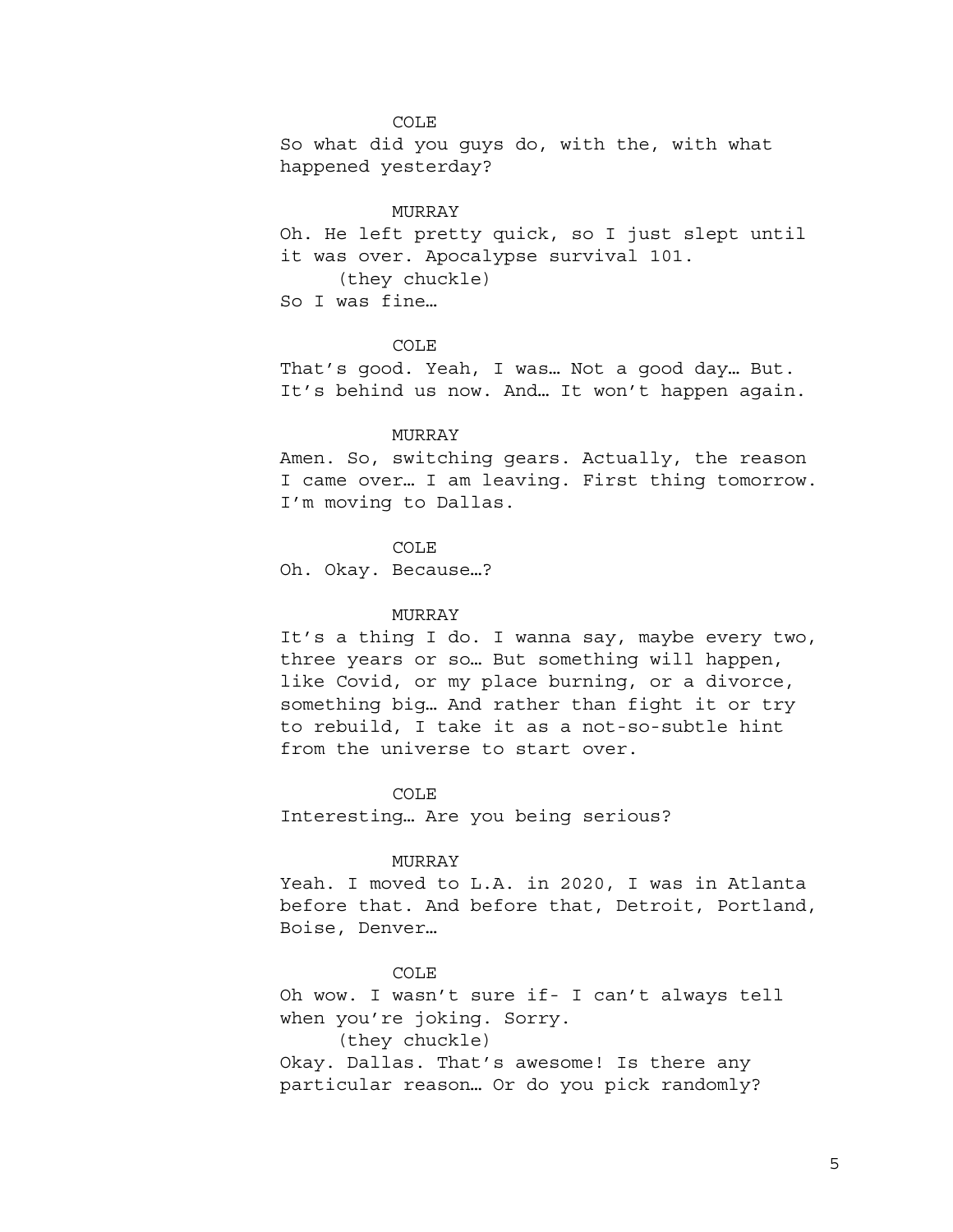#### MURRAY

Kind of. I haven't been to Texas yet, but always wanted to, so…

COLE Gotcha. And you leave tomorrow.

## MURRAY

Yes sir. Don't see why not. It's not like I have anything to pack…

# COLE

That's true, yeah… (pause) And you're planning to stay at the hotel? (Murray nods) Well, you are welcome to crash here, since it's just for one more night. And I can drive you to the airport tomorrow. And don't fight me on it. (Murray sighs) You have been BEYOND helpful. More than you probably know. It's the LEAST I can do.

#### MURRAY

Thanks, man… Same, thanks for… You're sure it's not putting you out?

COLE Not at all. I wish I could do more…

#### MURRAY

This is a lot. Thanks, man. You're good people. (chuckles) Welp. In that case, I am gonna make the rounds, say my goodbyes, and I'll be over later tonight…

# COLE

I'll text you when I'm on my way.

Sounds good.

#### MURRAY

I guess we have to FACE the music eventually.

Cole glares at him; Murray laughs proudly.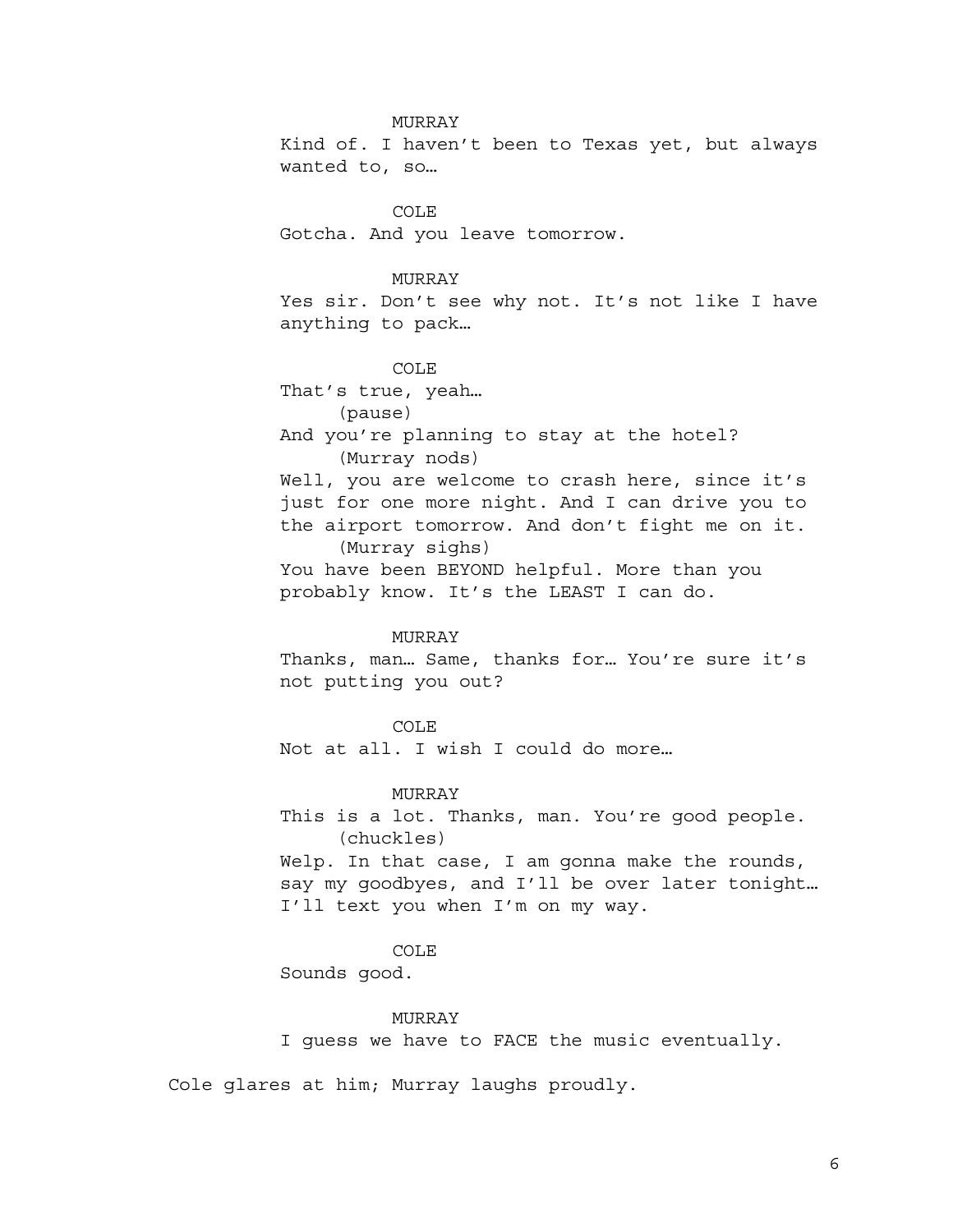BEGIN SEQUENCE - IN BETWEEN SCENES OF COLE AND MURRAY, THERE'S NEWS COVERAGE OF THE LATEST EVENTS.

EXT. HOTEL LOBBY - DAY

Murray is maneuvering through the long, restless line of displaced people, clamoring to get rooms. A few of them watch Murray hopefully, but he doesn't make eye contact, and continues toward the elevators.

> NEWS ANCHOR (VOICE ONLY) …Estimate that as much as 10% of the population is homeless. The nation is facing its greatest housing crisis since the Great Depression…

INT. GROCERY STORE - DAY

Cole is cautiously avoiding the horde of panic buyers. He goes to the alcohol aisle and gets a six-pack of beer. Then he goes to the snack aisle and grabs some chips.

Luckily, there are plenty of both; people are buying essential items, not junk food and beer.

## NEWS ANCHOR (VOICE ONLY)

The government has deployed the National Guard to construct temporary housing. Experts estimate that it may take a year or more for the housing supply to return to previous levels.

INT. HOTEL ROOM - DAY

Murray and Jeff (his temporary roommate) are both relaxed on their beds, watching the news. Murray takes a sip from the small bottle of vodka in the minifridge, then passes it to Jeff, who drinks the rest.

## NEWS ANCHOR (TV)

Meanwhile, the FBI continues its search for an online figure known as 'The Modern Moses', whom they believe to be behind the latest attack. (they show his face) If you have any information on this man, please contact the number below.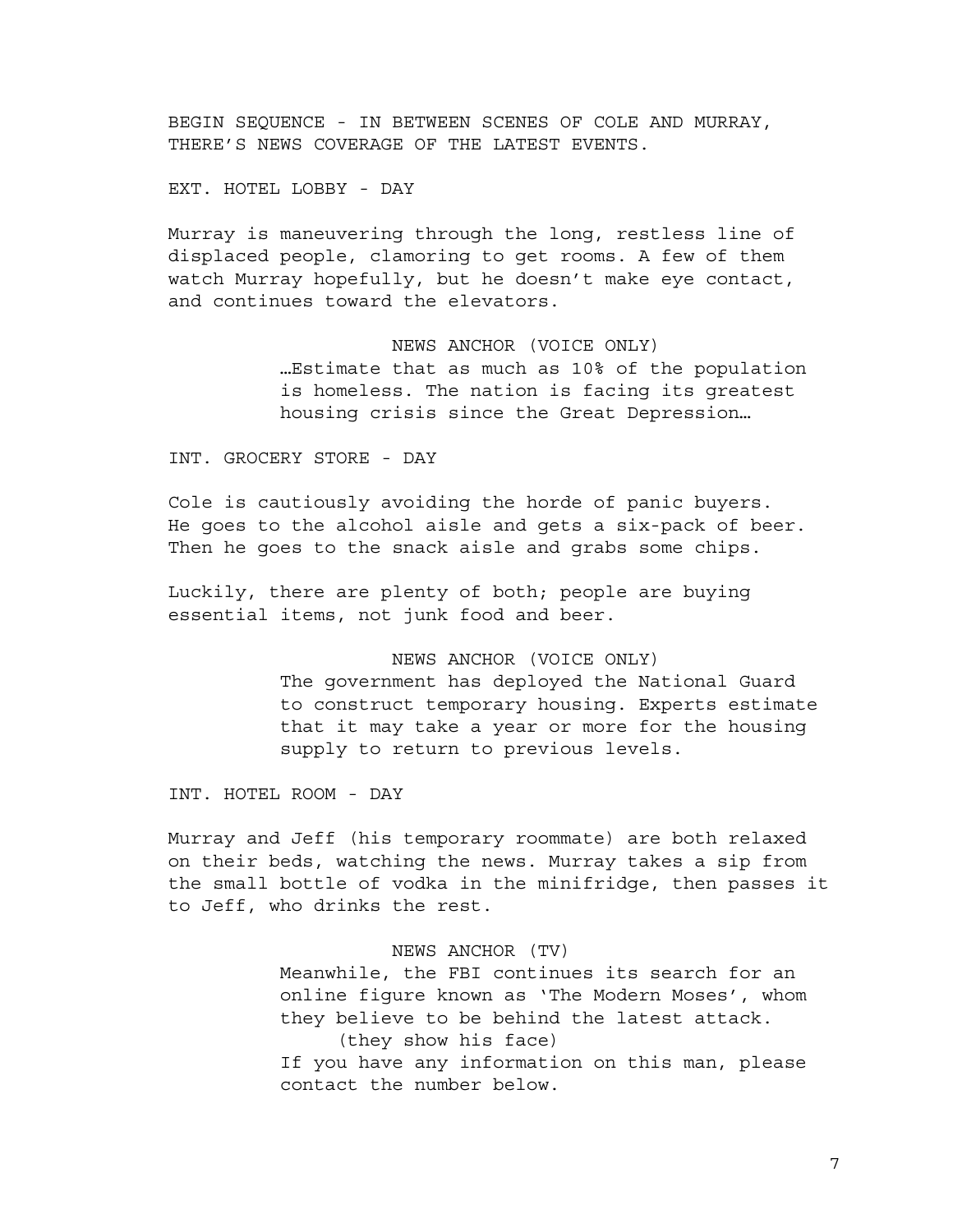INT. COLE'S STUDIO - DAY

Cole is rummaging through his closet, which is crammed full of painting/household supplies. He's pulled out several blank canvases, and finally is able to get a folding table that's leaning against the back wall.

## NEWS ANCHOR (TV)

In his latest video, which very likely is a warning of what anomaly may come next, he says that people need to stay indoors tonight, or their lives might be in danger. We're going to play a clip from that video now.

INT. HOTEL ROOM - DAY

Murray is heading out. He and Jeff shake hands, exchange business cards, and then he leaves. Jeff sits back down on the bed and resumes watching the news.

## MODERN MOSES (TV)

The time has come to separate the wheat from the chaff. To set apart the true believers from the skeptics.

At midnight Pacific time, tonight, there will be a cry throughout this nation such as has never been before, and will never be again. More than the judgments that came before it. I urge you: STAY INSIDE until it passes!

INT. COLE'S STUDIO - EVENING

Cole has the table set up in the gallery area, along with two folding chairs. The chips are set out with some dip, plates, and napkins. Cole himself is pacing and listening to the video.

## MODERN MOSES (VIDEO)

And to the ones in power, the ones who continue to ignore my message. To the scoffers, mockers, and deniers. To the CORRUPT. To the WICKED. Tonight's blood will be on YOUR hands, not mine. REPENT! Turn from your sin! Don't bring this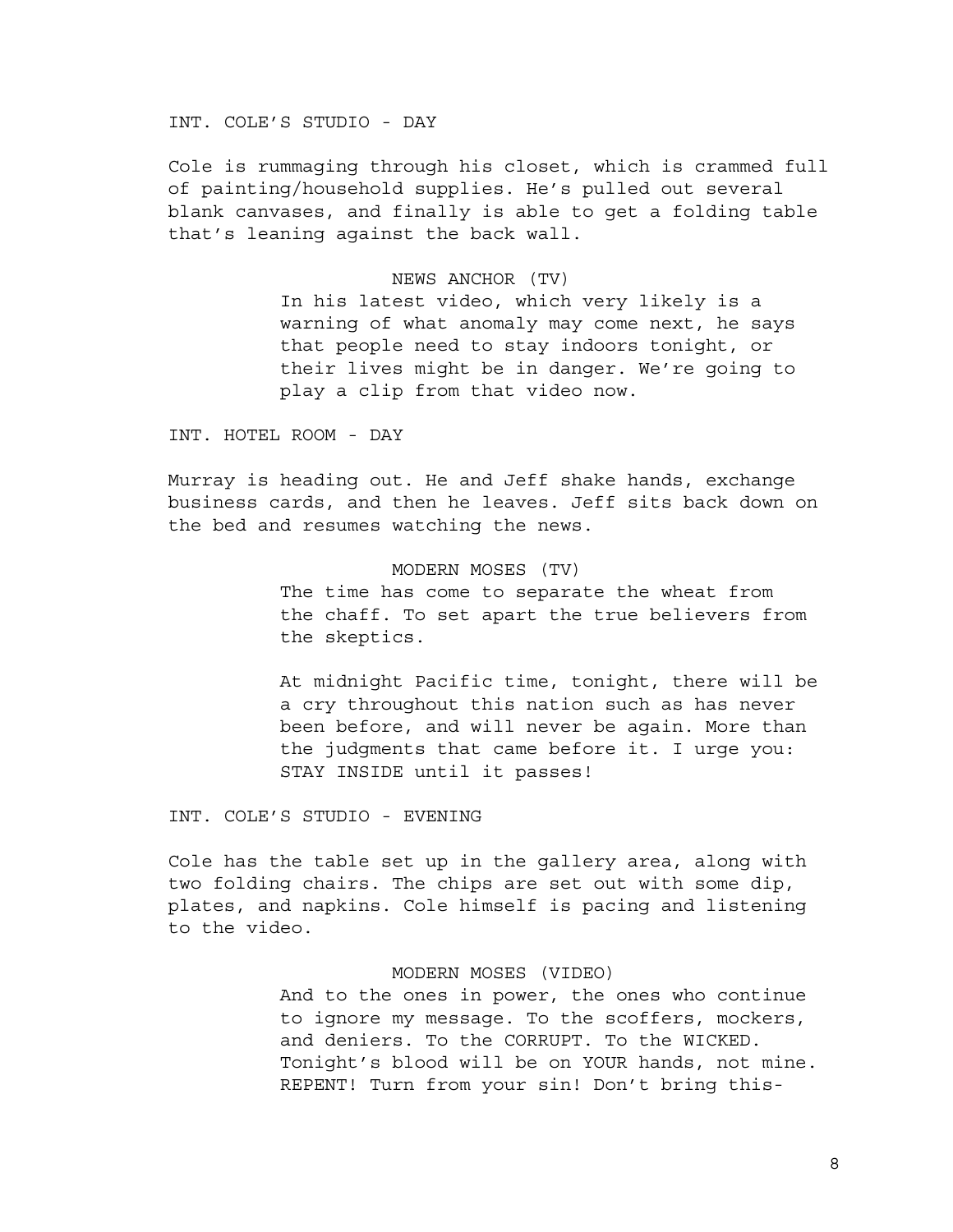END SEQUENCE - THE VIDEO ABRUPTLY STOPS.

SUPER: 9:06 PM.

The gallery space is lit up with warm lighting: both the lights in the ceiling, and the little lights on the wall that normally highlight the paintings (except there are no paintings hanging up right now).

Cole is sitting calmly at the table, with a glass of water, observing the city. The streets are quiet, and the area outside his window is clear.

Further down, at the end of the block, there's a line of people waiting for a place to sleep. The National Guard has several barricades set up; they're walking around handing out food, water, and blankets.

Finally, Murray arrives. Cole motions for him to come in.

## MURRAY

(effeminately) Oh, Cole, you shouldn't have… You spoil me… (he saunters over to the table) My stars, is this all for me??

## COLE

It is. Anything for my- (he stops abruptly) Nope. This is weird. Sorry.

#### MURRAY

(bursts out laughing) Come on… You know you like it… (they both laugh) Alright, alright. Seriously though, ummm… (he looks confused by the setup) What is this for?

COLE Your going-away party.

MURRAY But it's just us…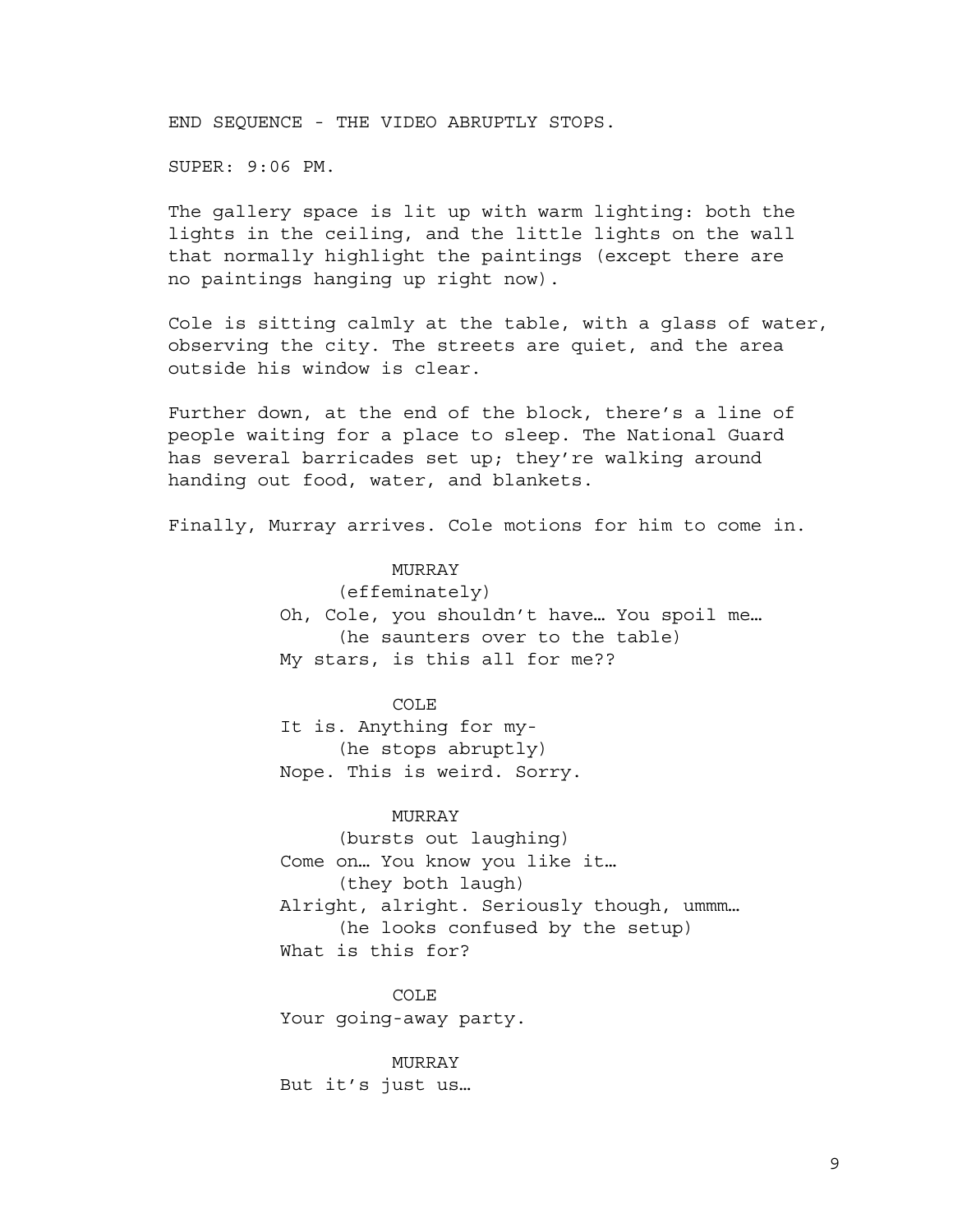COLE Oh… I thought you might be bringing people…

MURRAY Yeah, they all were- it didn't work out.

## COLE

Mmm… Well. More chips for us. (they chuckle) And I've got beer in the fridge.

# MURRAY

Now we're talking.

Cole gets up, goes into the other room, and gets a beer, while Murray looks around the gallery. Cole returns and hands him the bottle.

> MURRAY Hey, so when's your next exhibit or whatever…?

COLE Probably about a month, maybe two… But I'll definitely let you know.

## MURRAY

Yeah man, hit me up. (he opens the beer and takes a sip) You having one?

COLE Nah. I do better sober.

MURRAY Well shit, I don't want it to be weird...

COLE You're fine. Doesn't faze me.

MURRAY

If you say so…

He takes another sip, then curiously reads the labels that Cole had put on the walls.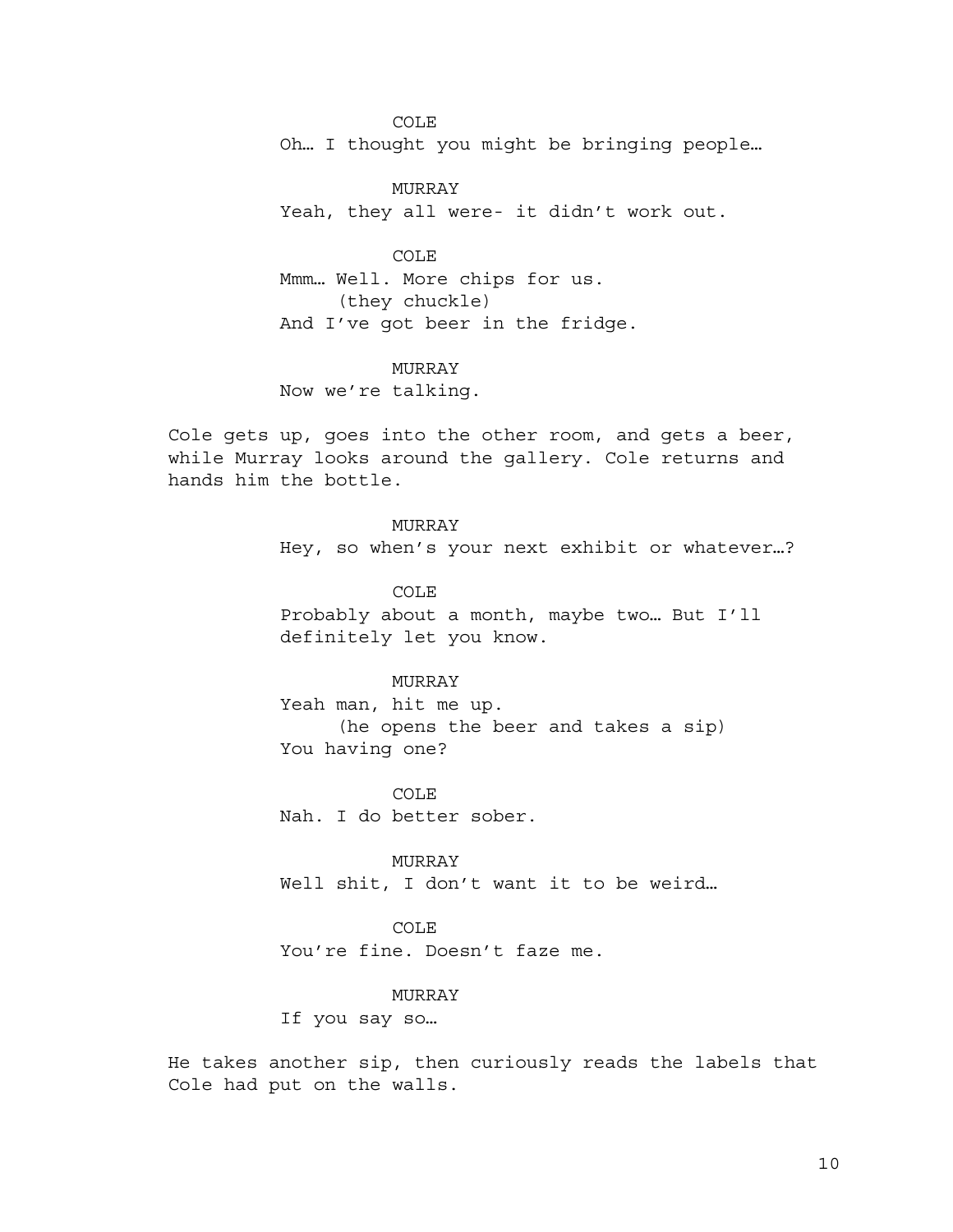SUPER: 10:47 PM

The two are chatting at the table while smooth jazz plays on Cole's phone. Murray is on his third beer. Cole's still just drinking water.

#### MURRAY

But see, here's what MY problem is… And like, it's not because he's blaming the elite for it, because some people are like, 'technically, YOU are causing the plagues, so it's YOUR fault', that doesn't bother me though…

#### COLE

(chuckles) Okay…

#### MURRAY

The PROBLEM is, he made ALL of these poor people fricking HOMELESS, and THEN he has the AUDACITY to be like 'STAY INSIDE'. Like, BRO, reallY?? Nobody has an inside to STAY. Except you, and-And I know they could go in a BUILDING, like, there's still places to BE. But STILL…

#### COLE

It does seem cruel, even for him.

MURRAY

Ex-ACTLY.

(takes a sip)

Don't get me wrong, I LOVE the dude. Not like, I'm gonna MARRY HIM or something…

(he bursts out laughing)

But he's he's he's, he's CHILL. But yeah, if you burned your house, HOW CAN YOU STAY INSIDE?

(takes another sip)

And ALSO, UMM, what if you don't have YOUTUBE??

COLE

That's another good point…

MURRAY I've got PLENTY more. Where that… Is from…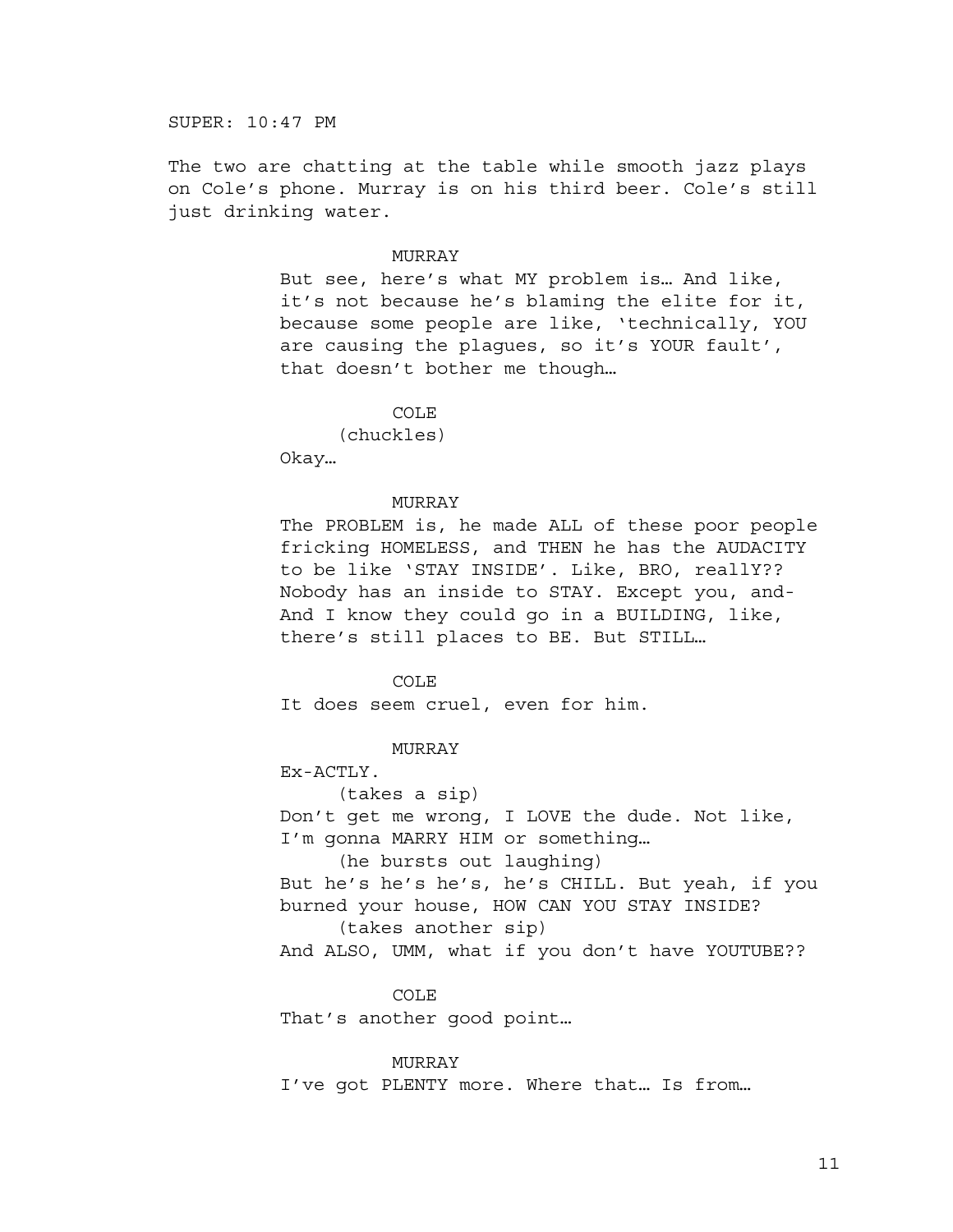Cole chuckles, while Murray eats a handful of chips.

COLE Do you think he'll stop at ten?

MURRAY No. He'll stop at MIDNIGHT, idiot. Didn't you watch the VIDEO?

COLE

No, sorry, I meant- (chuckles) I meant ten PLAGUES. Like in the original story.

MURRAY Oh. Ohh… Wait, okay. How many are there?

COLE This next one is number nine.

MURRAY Number nine… Number nine… (they laugh) So then, if it's TEN, then we'll have ONE more.

#### COLE

Well that's what I'm wondering. Will number ten be the last one? Will that be what it takes to finally get the attention he wants?

## MURRAY

Mmm… I think it is… Ten is a good number for getting people's at-TEN-tion. (they laugh) Get it? At-TEN-tion?

COLE I do get it. That was solid.

MURRAY Thank you. Would you say it's a solid-

(pauses dramatically) TEN out of TEN?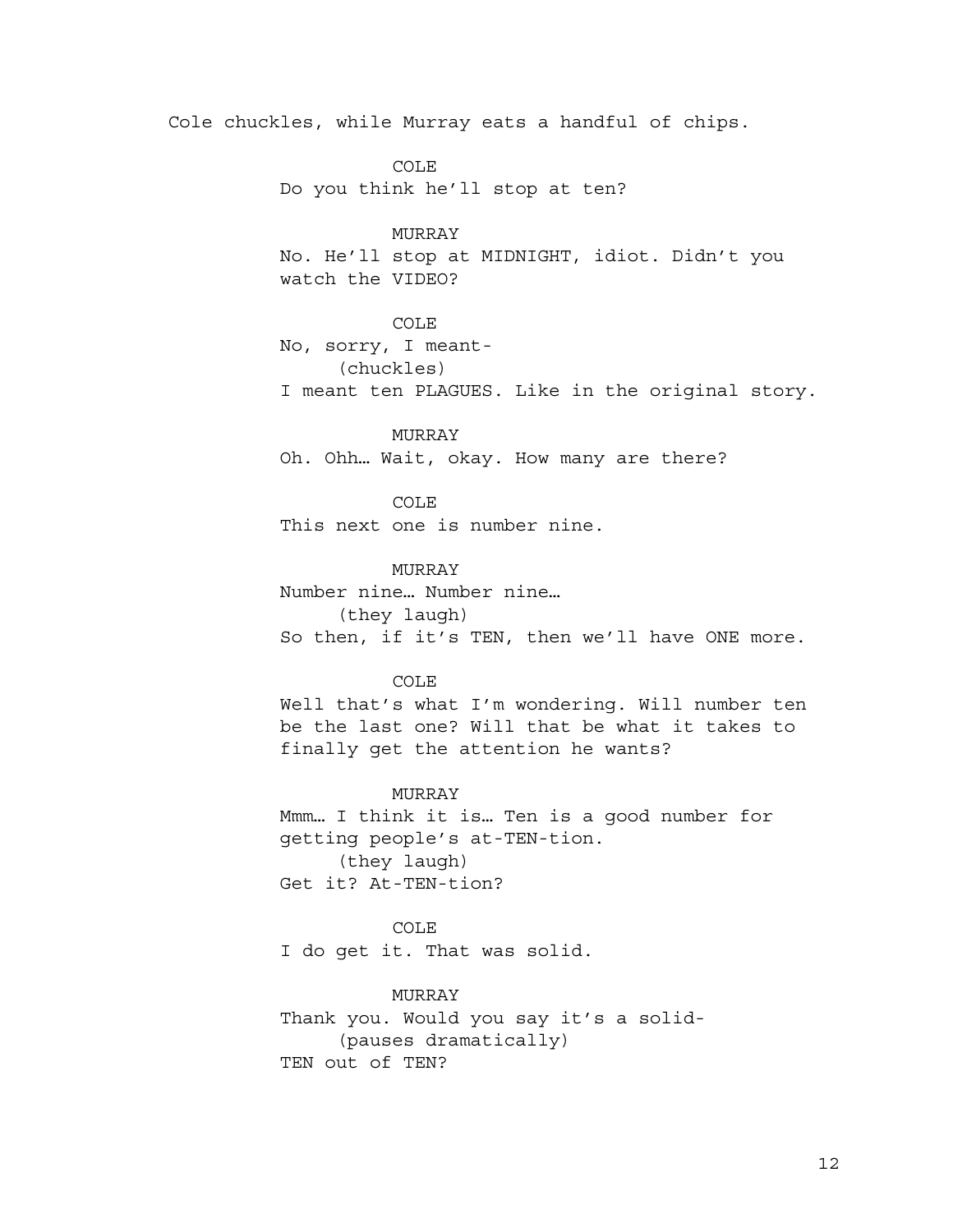They both burst out laughing. Then they sit quietly and watch the city wistfully. Murray stands up and walks over to the window.

The line of people is mostly gone. Murray steps outside and walks down the sidewalk. Cole follows after him.

EXT. DOWNTOWN AREA - NIGHT

They walk over to where the line was. The trucks for the National Guard are still there though, and appear to be blocking one of the streets.

As they get closer, they see that the street has been converted into a temporary shelter. There's a large half-cylinder structure, like a tunnel, fifteen feet high, that spans the entire road.

Underneath it are dozens of cots - plenty of people are already asleep, while others are talking to the guards or getting food from a makeshift dining area.

#### MURRAY

(quietly) Shoot…

COLE

Yeah…

MURRAY (waves politely to one of the guards) Makes you think, doesn't it?

COLE

Mm-hmm.

#### MURRAY

It's like, reminds me of when we all fricking fell asleep, remember that? (Cole nods) Geez man… What a time…

COLE What a time indeed…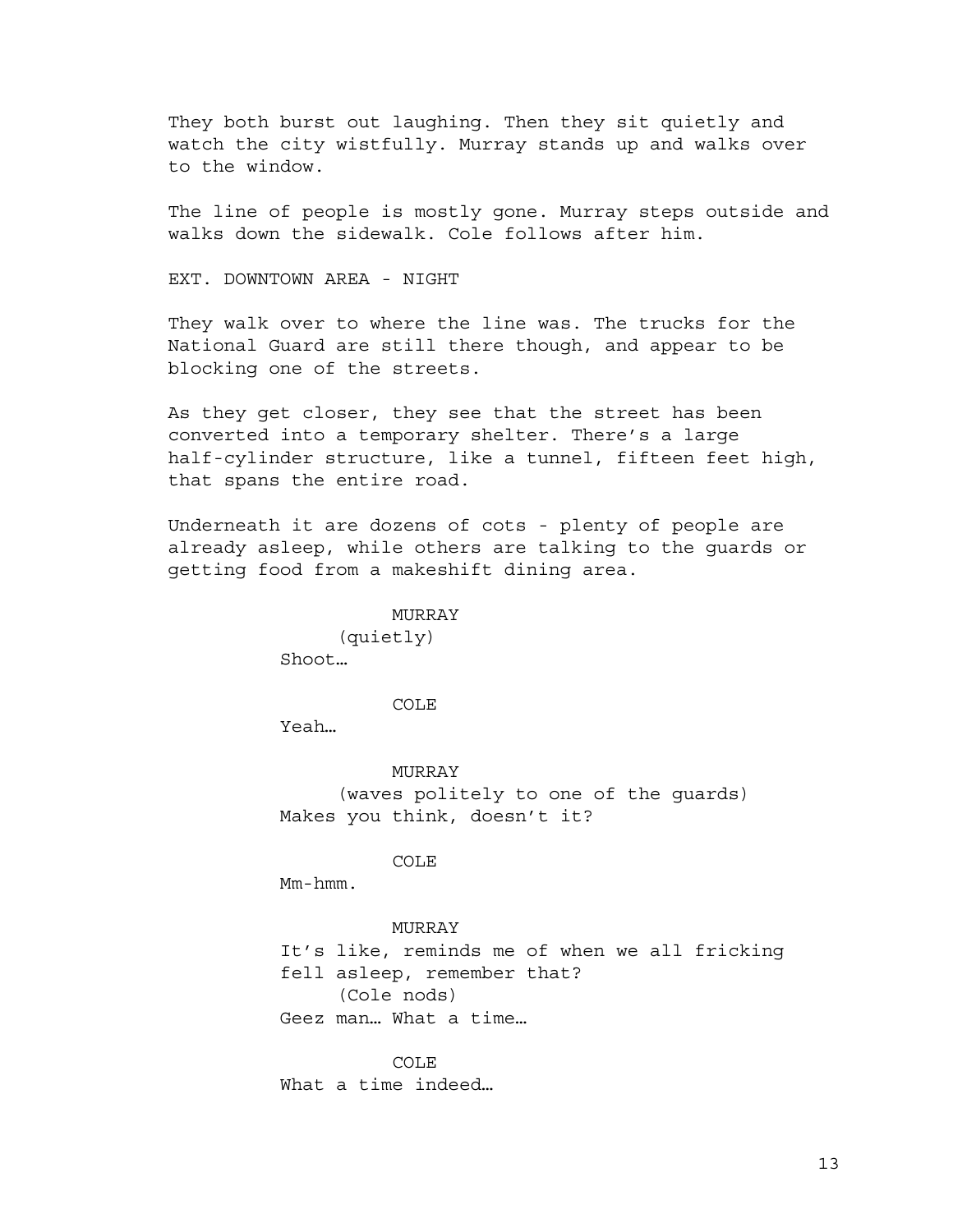SUPER: 11:58 PM

INT/EXT. COLE'S STUDIO - NIGHT

Murray is standing outside, while Cole is waiting safely in the doorway.

## MURRAY

This is your last chance… Place your bets…

# COLE

I still think you should come inside.

## MURRAY

And I think that the thing is gonna be that the BUILDING catches fire, not US.

## COLE

In which case, I will step outside. But maybe, maybe the ground will turn to quicksand, and you'll get sucked in…

#### MURRAY

I KNOW! Isn't it exciting? (he laughs) Come on, man. It's cold out here.

#### COLE

Nope. And I really think you're safer in here.

#### MURRAY

Guess we'll find out… (chuckles and checks the time: 11:59) Any last words?

# COLE

You're an idiot. Come inside.

## MURRAY

And I would like to thank our sponsor for this newest 'anomaly'. Whatever it is. (chuckles) Alright, my friend. Time to see who's the wheat, and who's the chaff.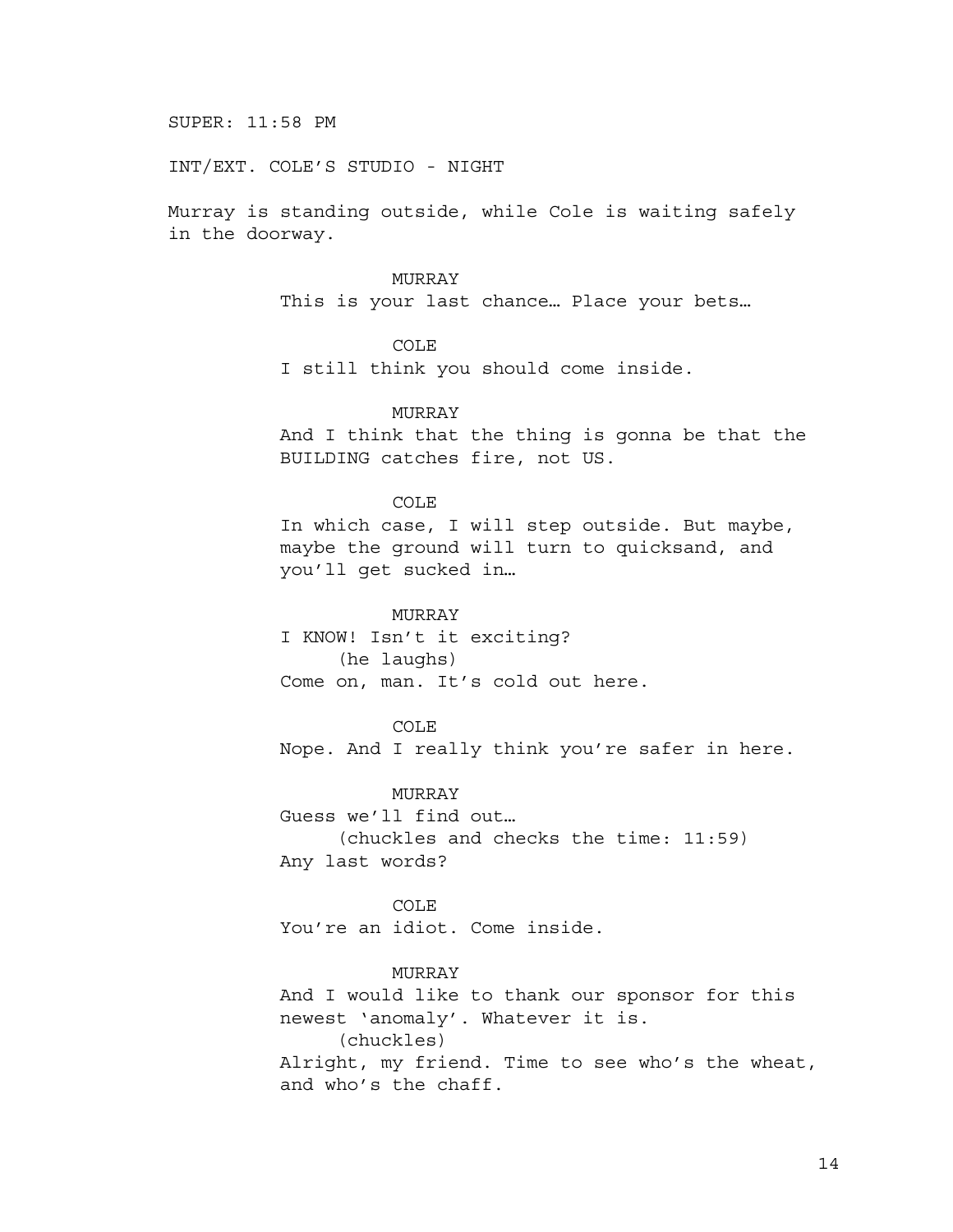Cole stays put in the safety of his studio, while Murray proudly stretches his arms out.

# MURRAY Lord, TAKE ME AWAY!

The ground starts rumbling.

COLE Seriously, you should come inside now…

It gets louder.

MURRAY What?? Little EARTHQUAKE? THAT'S IT??

COLE Please. I don't think you should-

Suddenly it stops. Murray grins.

MURRAY That wasn't so bad… (looks upward) IS THAT THE BEST YOU GOT?

Cole pulls out his phone. It's still 11:59. He starts breathing quickly, and goes further back into the studio.

12:00. The world goes silent. The two of them suddenly plummet upward.

Cole hits the ceiling, and watches in horror as Murray falls upward into the darkness.

All around the city, hundreds and thousands of people are shooting out into space, flailing and screaming, helpless.

And Cole can see it all through the glass. He screams and bursts into tears, shouting Murray's name repeatedly.

He's terrified to be looking down at the sky, which is now an endless abyss that he could fall into at any moment, separated from death by a layer of glass…